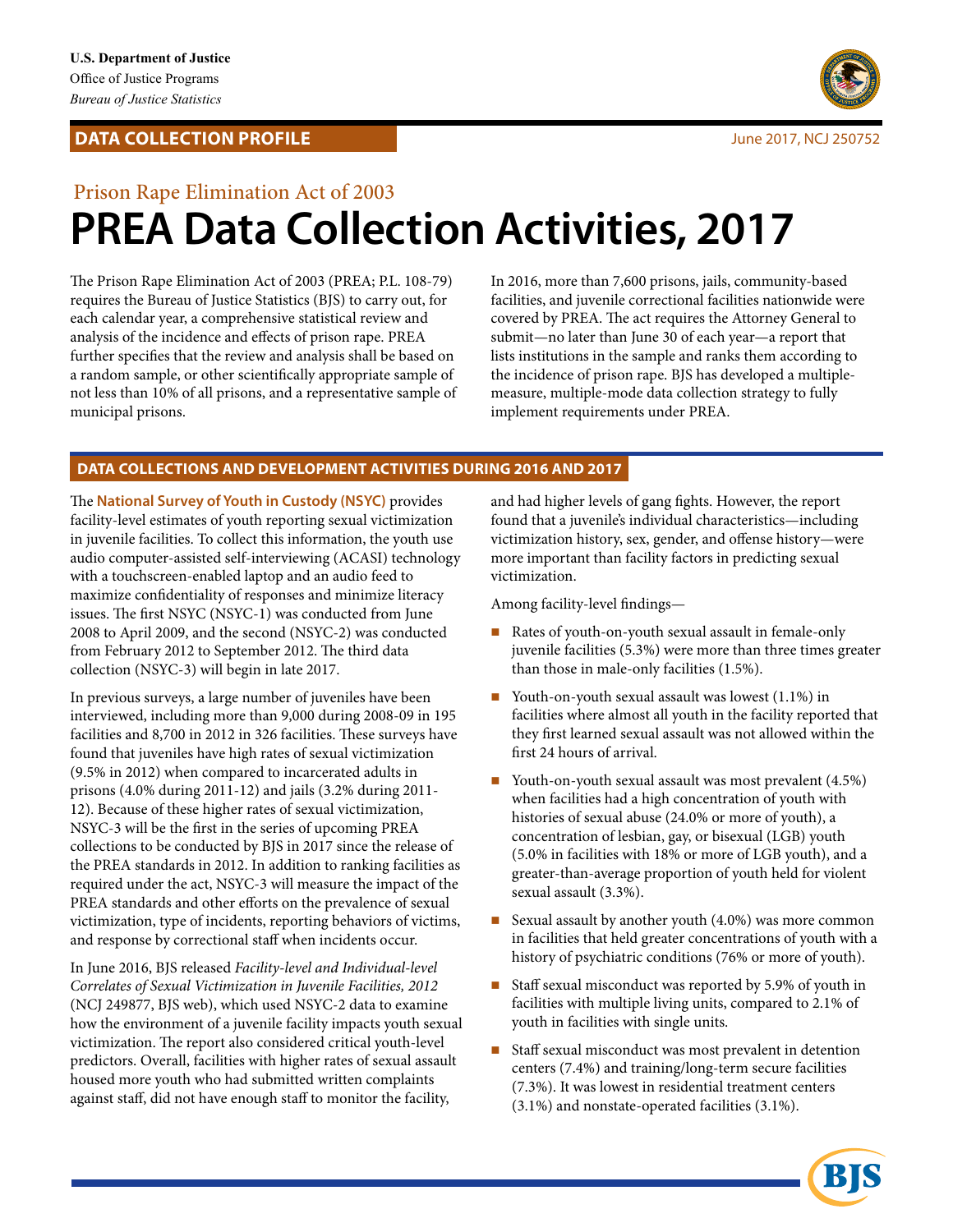- In male-only juvenile facilities,  $5.7\%$  of youth reported staff sexual misconduct, compared to 1.4% in femaleonly facilities.
- Facilities with a change in staffing levels during the previous 12 months (7.1%) had higher rates of staff sexual misconduct than facilities with no change (3.1%).
- Rates of staff sexual misconduct were highest in facilities where youth perceived the facility staff to be unfair (10.3%), youth had the fewest positive perceptions of staff (9.7%), and youth worried about physical assault by other youth (8.2%) or staff (11.2%).
- $\blacksquare$  In facilities where the majority of youth reported gang fights, the rate of staff sexual misconduct (10.6%) was more than double the facility average (5.2%).

In preparation for NSYC-3, BJS engaged in the following activities during 2016-17 to assess the prior NSYC-1 and NSYC-2 surveys and to develop new items:

- From January to April 2016, BJS conducted an itemby-item assessment of the NSYC-1 and NSYC-2 questionnaires to determine the basis for additional items and revisions to past items in the sexual victimization and facility characteristics surveys.
- In April 2016, BJS convened a national workshop of juvenile correctional facilities' administrators and other stakeholders (as required under Section 4 of PREA) to solicit their views on potential revisions for the next data collection.
- In April 2016, BJS issued a competitive solicitation to obtain a collection agent through a cooperative agreement to administer the NSYC-3. It was awarded to Westat (Rockville, MD) in August 2016.
- In August 2016, BJS conducted a cognitive test of new and revised items in the NSYC-3 survey among 20 youth in three state-operated facilities. A total of 68 questions were tested.
- In August and November 2016, BJS also tested new items on sexual orientation, sexual preference, and gender identity. Given the higher rates of sexual victimization reported by lesbian, gay, and bisexual (LGB) youth in previous NSYC surveys, these tests were designed to further refine the questions and response items. The tests were conducted with 20 male and female adjudicated youth in three juvenile correctional facilities during the cognitive test if time permitted, and with 15 youth not held in a facility who were lesbian, gay, bisexual, and transgender (LGBT) or had a close family member or friend who were LGBT.
- In October and November 2016, BJS completed an expert review of the facility characteristics survey with members of the Council of Juvenile Correctional Administrators (CJCA). Expert reviewers from seven states reviewed the wording of the questions and provided feedback

on their ability to provide the data being requested by the survey. Additional input on measures related to the use of restrictive housing were obtained from CJCA's PREA committee.

- In April 2017, BJS conducted a pilot test of the NSYC-3 collection protocols and revised survey instruments. The test was completed in six facilities with 150 completed youth interviews and six completed facility surveys.
- In May 2017, BJS conducted a cognitive test of the youth survey's Spanish language version. This test, which represents the final test before national collection, was conducted in two state-operated juvenile facilities that held a large number of Spanish-speaking youth.
- National data collection is scheduled to begin in late 2017 once the survey has been approved by the Office of Management and Budget. The first report from NSYC-3 is expected in early 2019.

The **National Inmate Survey (NIS)** gathers data on the prevalence and incidence of sexual assault in adult prisons and local jails as reported by inmates. The 2007 NIS (NIS-1) completed 63,817 interviews, the 2008-09 NIS (NIS-2) completed 81,566 interviews, and the 2011-12 NIS (NIS-3) completed 92,449 interviews. Inmates have been interviewed using ACASI technology with a touchscreen-enabled laptop and an audio feed to maximize inmate confidentiality and minimize literacy issues.

The act requires BJS to provide a listing of prison and jail institutions "ranked according to the incidence of prison rape in each institution" (P.L. 108-79). Past NIS collections show that prisoners have higher rates of sexual victimization than jail inmates. In NIS-3, 4.0% of state and federal prisoners reported having experienced some type of sexual victimization perpetrated by another inmate (2.0%) or staff (2.4%). In comparison, 3.2% of jail inmates reported some type of sexual victimization that was perpetrated by another inmate (1.6%) or staff (1.8%).

BJS determined that the NIS-4 will be administered separately in prison and jail facilities. Data collection in state and federal prisons will occur in 2018-19, followed by data collection in local jails in 2019-20. Although separate collections are a result of funding constraints, they will provide BJS with the opportunity to modify the data collection protocols and questionnaires to address differences between prisons and jails in the types of inmates housed and the circumstances surrounding their victimization.

In preparation for the NIS-4 prisons survey, BJS convened a national workshop in April 2016 to solicit views of correctional administrators and ensure that the NIS-4 will maximize data quality and minimize burden on sampled facilities. Participants reviewed key findings from prior NIS surveys, addressed alternative sampling designs for NIS-4, suggested improvements to the sexual victimization surveys, and commented on a draft facility characteristics survey.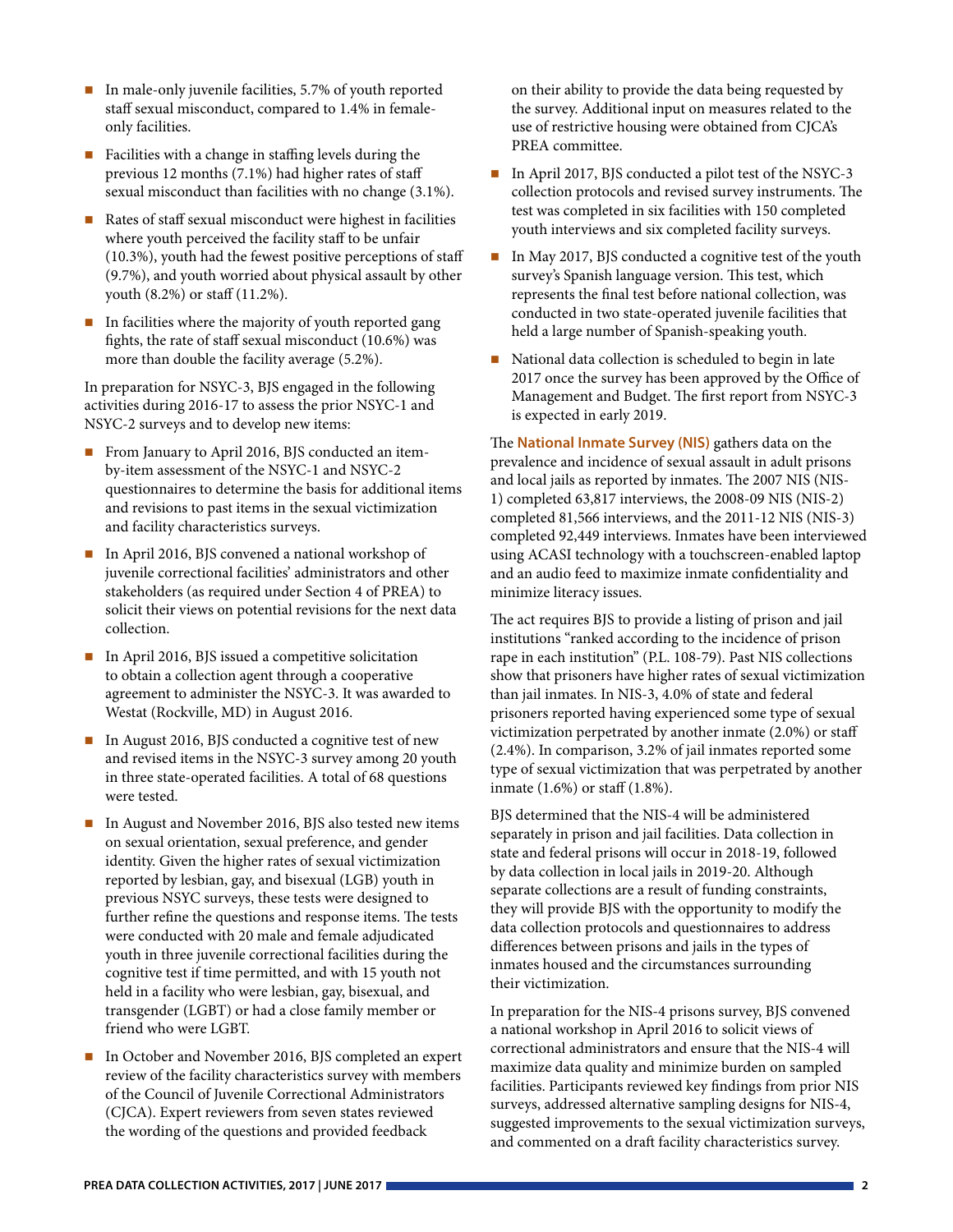Since the April 2016 workshop, BJS has completed an assessment of all aspects of the NIS-3 survey and begun work on the design of the next survey. Completed tasks include development of—

- $\blacksquare$  an optimal sample design that will provide both reliable estimates for sampled prison facilities and the ability to measure change from past NIS collections. Sampling objectives included estimating the sexual victimization rates among (1) female inmates with similar or better precision than past NIS studies; (2) inmates who have ever been told that they have a serious psychological disorder (SPD), with similar precision to past NIS studies; and (3) juveniles held in adult facilities despite their declining numbers in prison.
- **a** revised sexual victimization questionnaire, including items designed to capture detailed characteristics of the most recent incident by type of victimization. New items have been established to measure the relationships between victims and perpetrators, prior to and after the incidents occurred; steps inmates have taken to reduce their chances of being victimized in the future; and impact on the victim and perpetrator as a result of reporting the incident.
- a revised alternative questionnaire that will be administered to a random sample of selected inmates (10% of the NIS-4 sample) to provide greater confidentiality and anonymity protections for survey respondents. The questionnaire includes items on family structure, past employment, exposure to violence before age 18, current conditions of confinement, daily activities, work assignments, involvement in fights, measures of facility safety, and program participation.
- a web-administered supplemental facility survey, which has been designed to measure the extent to which facilities are in compliance with PREA standards and other facility characteristics that may co-vary with sexual victimization. Items include custody levels, staff characteristics, staff turnover, background checks, and inmate misconduct.

In May 2017, BJS issued a competitive solicitation to obtain a collection agent through a cooperative agreement to administer the NIS-4 prisons collection. Before implementing the survey in 2018-19, BJS will cognitively test all new or revised survey items, conduct an expert review of the facility characteristics survey, and pilot test all survey instruments and data collection protocols.

Throughout 2017, BJS will continue to conduct stakeholder outreach activities to redesign the NIS-4 jails collection. A national workshop for jail administrators and sheriffs is planned for the late summer of 2017. Pending sufficient funding in FY 2018, BJS expects to issue a competitive solicitation to obtain a data collection agent through a cooperative agreement to conduct a cognitive test and pretest and administer the NIS-4 jails collection nationwide in 2019-20.

The **Survey of Sexual Victimization (SSV)**, formerly known as the Survey of Sexual Violence, collects data annually from administrative records on incidents of sexual victimization in adult and juvenile correctional facilities. The first of a series of data collections implemented to meet PREA mandates, this collection began in 2004. The survey includes measures of five different types of sexual victimization and is administered to a sample of at least 10% of all correctional facilities covered under PREA. It gathers information on allegations and substantiated incidents that occur each calendar year.

The administrative records surveys provide a basis for the annual statistical review required under PREA. The surveys include all federal and state prison systems and facilities operated by the U.S. military and Immigration and Customs Enforcement (ICE). The surveys also include representative samples of jail jurisdictions, privately operated adult prisons and jails, and jails in Indian country. Each year, the SSV also includes all state-owned or -operated juvenile facilities and a representative sample of locally and privately operated juvenile facilities.

During 2016-17, BJS and the U.S. Census Bureau completed data collection for the 2015 reference year. BJS received data from the Federal Bureau of Prisons, 49 state departments of corrections, and all state juvenile justice agencies. Among the 700 sampled local jails, five refused to or did not respond to the survey. Among the 291 sampled privately operated prisons and jails, adult jails in Indian country, and facilities operated by the U.S. military or ICE, five refused or did not respond. Among the 549 sampled local or privately operated juvenile facilities and juvenile facilities in Indian country, six refused or did not respond. Overall, the 2015 SSV achieved a 99% response rate from agencies and sampled facilities known to be in operation at the time of the survey.

Results from the SSV for adult prisons and jails and facilities operated by the U.S. military and ICE are expected to be released by yearend 2017. Results for state juvenile facilities and local or privately operated juvenile facilities are expected to be released by yearend 2018.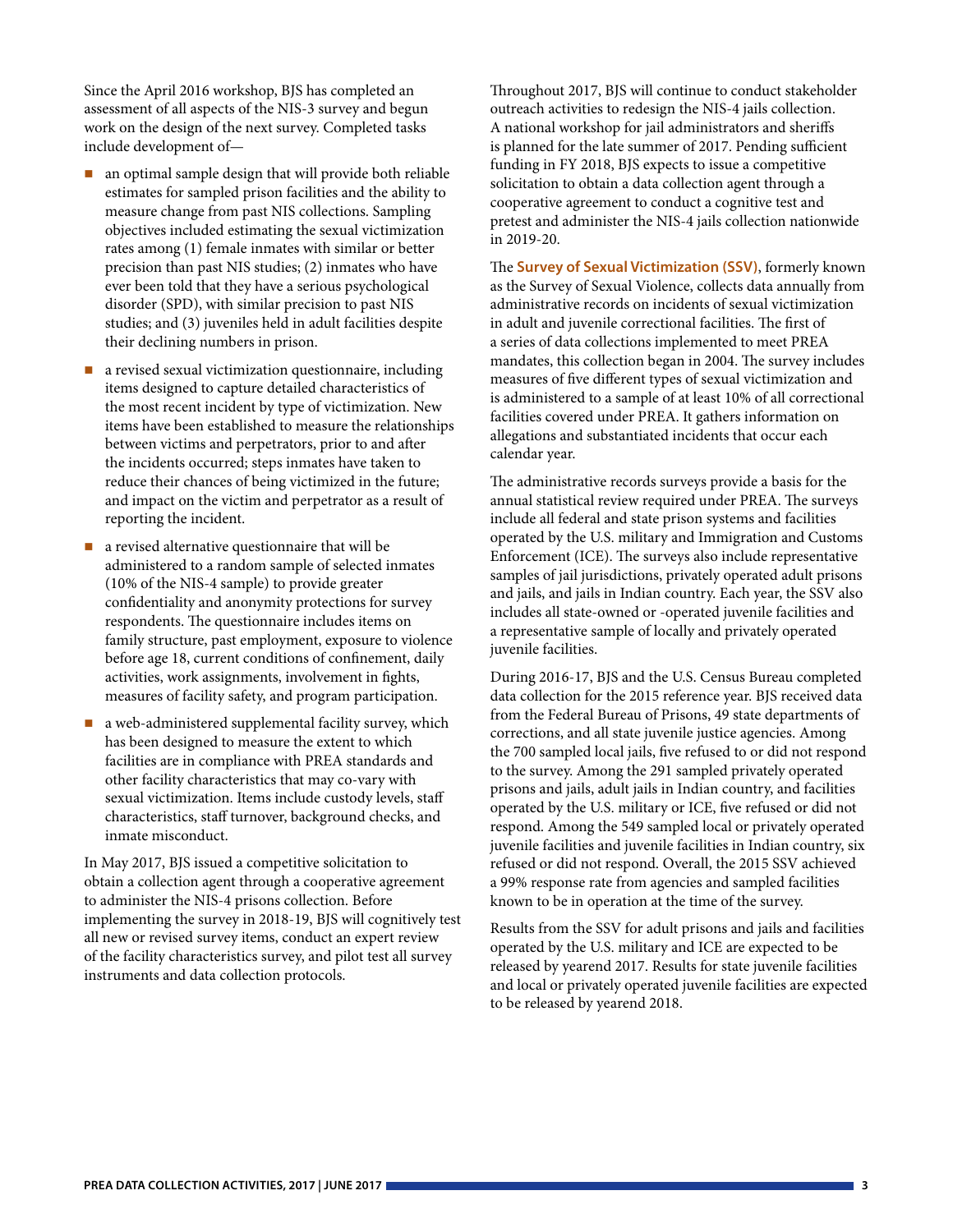#### **UPCOMING REPORT IN 2017**

 *Sexual Victimization Reported by Adult Correctional Authorities, 2012–14* (September 2017)

### **PREVIOUSLY RELEASED REPORTS**

- *Facility-level and Individual-level Correlates of Sexual Victimization in Juvenile Facilities, 2012*, NCJ 249877, June 2016
- *Sexual Victimization Reported by Juvenile Correctional Authorities, 2007–12*, NCJ 249145, January 2016
- *Survey of Sexual Violence in Juvenile Correctional Facilities, 2007–12 - Statistical Tables*, NCJ 249143, January 2016
- *Survey of Sexual Violence in Adult Correctional Facilities, 2009–11 - Statistical Tables*, NCJ 244227, January 2014
- *Sexual Victimization Reported by Adult Correctional Authorities, 2009–11*, NCJ 243904, January 2014
- *Sexual Victimization in Juvenile Facilities Reported by Youth, 2012*, NCJ 241708, June 2013
- *Sexual Victimization in Prisons and Jails Reported by Inmates, 2011–12*, NCJ 241399, May 2013
- *Sexual Victimization Reported by Former State Prisoners, 2008*, NCJ 237363, May 2012
- *Sexual Victimization Reported by Adult Correctional Authorities, 2007–2008*, NCJ 231172, January 2011
- *Sexual Victimization in Prisons and Jails Reported by Inmates, 2008–09*, NCJ 231169, August 2010
- *Sexual Victimization in Juvenile Facilities Reported by Youth, 2008–09*, NCJ 228416, January 2010
- *Sexual Violence Reported by Juvenile Correctional Authorities, 2005–06*, NCJ 215337, July 2008
- *Sexual Victimization in Local Jails Reported by Inmates, 2007*, NCJ 221946, June 2008
- *Sexual Victimization in State and Federal Prisons Reported by Inmates, 2007*, NCJ 219414, December 2007
- *Sexual Violence Reported by Correctional Authorities, 2006*, NCJ 218914, August 2007
- *Sexual Violence Reported by Correctional Authorities, 2005*, NCJ 214646, July 2006
- *Sexual Violence Reported by Correctional Authorities, 2004*, NCJ 210333, July 2005